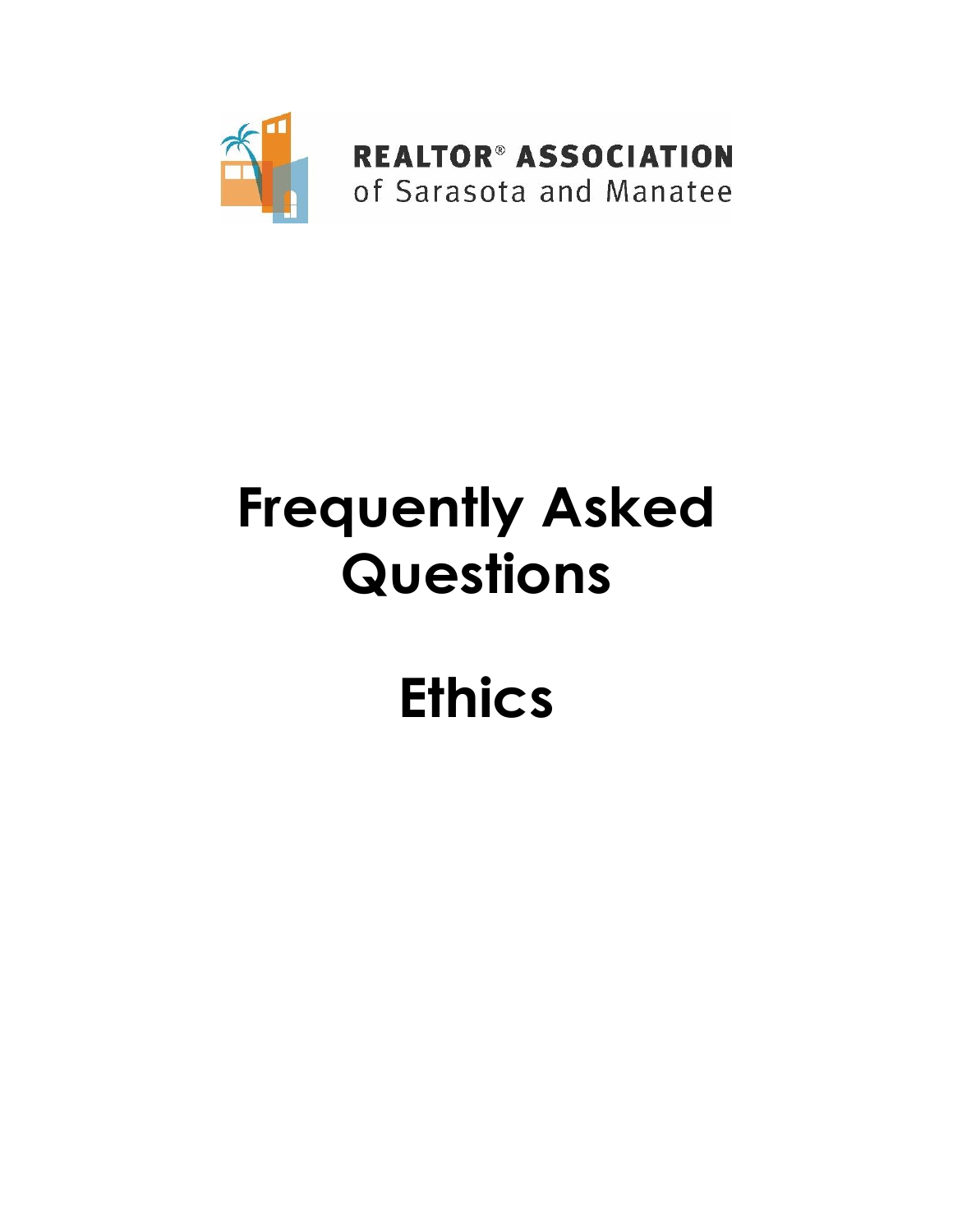

### **Questions and Answers**

## **Ethics Complaints**

#### **Q. Do you have a complaint concerning a REALTOR®?**

**A**. The first thing that must be determined in processing a complaint with the REALTOR® Association of Sarasota and Manatee (RASM) is whether the real estate agent involved is a REALTOR® and a member of RASM, or receives MLS through RASM. Not all real estate agents are REALTORS®. Only those who belong to an Association of REALTORS® can use the term REALTOR®. When joining an Association, all members agree to abide by the Code of Ethics as a continuing condition of membership. It is because of this obligation to abide by the Code of Ethics that you can file complaints at an Association of REALTORS®.

#### **Q. Is your complaint Ethics or Arbitration?**

**A**. You may have to consider whether your complaint concerns an ethics matter or an arbitration of a monetary dispute. An ethics complaint charges that a REALTOR® has violated an Article(s) of the Code of Ethics.

Arbitration is a means of resolving a monetary dispute arising out of a real estate transaction that the parties have been unable to solve themselves. An arbitration complaint or request is a simple notice by a member of a disagreement with another member, usually a commission dispute. Sometimes arbitration concerns a dispute between a member of the public and an Association member. Arbitration does not award damages.

If your situation concerns both ethics and arbitration, RASM will handle the requests separately. You may file both at the same time, however, arbitration is always held first. Only when arbitration is complete will the ethics complaint be considered.

#### **Q. Who may file an ethics complaint?**

- A. Anyone. Any person, whether a member of RASM or not, may file a complaint against a RASM member alleging a violation of the Code of Ethics, providing the complaint:
	- 1. Is in writing.
	- 2. Is signed by the complainant.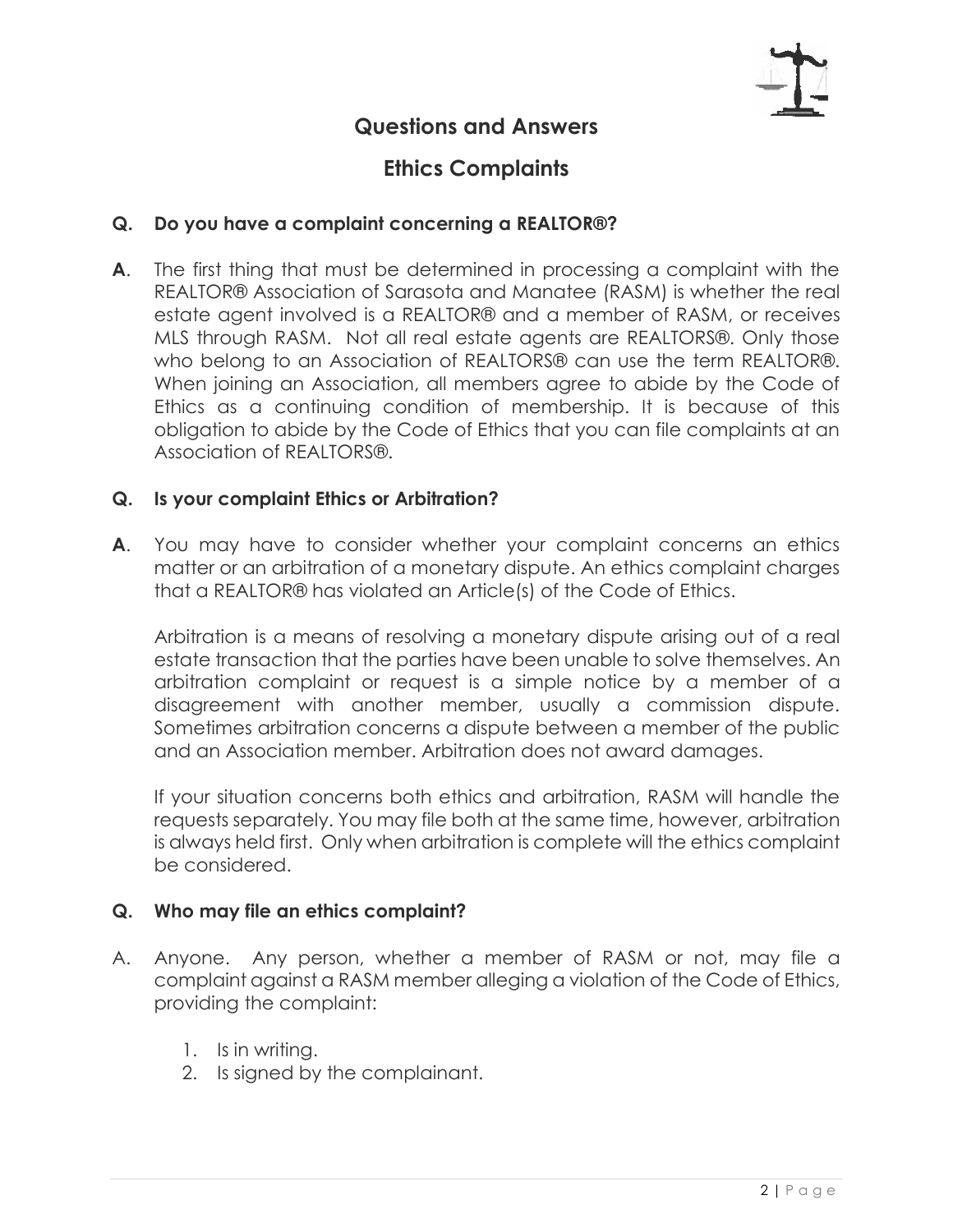

- 3. States the facts surrounding the case.
- 4. Is filed within 180 days when the facts could have become known by the complainant or within 180 days after the conclusion of the transaction or event, whichever is later.

#### **Q. Where do I file an ethics complaint?**

**A.** The Complainant may file a complaint from any location provided it is filed with the Association having jurisdiction over the individual(s) named in the complaint.

#### **Q. What can RASM do?**

- **A.** RASM has limitations to its authority regarding its members. Below is a list of those limitations:
	- 1. RASM cannot hold an administrative hearing for violations of the Florida real estate license law or any other alleged violation of the law. It has jurisdiction only over violations of membership duties. The Florida Real Estate Commission has sole control of the real estate agent's license to sell real estate. If you think a person has violated the law, you should be contacting another agency.
	- 2. For the same reason, RASM **cannot** suspend or terminate the real estate **license** of one of its members.
	- 3. RASM **can** in the case of an ethics violation being determined in a due process hearing procedure, administer discipline to the REALTOR® in one or more of the following ways:
		- Send a letter of warning or reprimand to the member.
		- Direct the member to attend an ethics class or other training appropriate to the violation.
		- Appropriate and reasonable fine not to exceed \$15,000 (this fine is not awarded to the complainant).
		- Place the member on probation for a stated period of time not less than thirty (30) days or more than one (1) year.
		- Membership of the individual suspended for a stated period of time not less than thirty (30) days or more than one (1) year.
		- Expel the member from membership with no reinstatement privilege for a specified period of one (1) to three (3) years, with reinstatement of membership to be by application only after the specified period of expulsion on the merits of the application at the time received.
		- Suspension (30 days to 1 year) or termination of MLS rights and privileges (1to 3 years).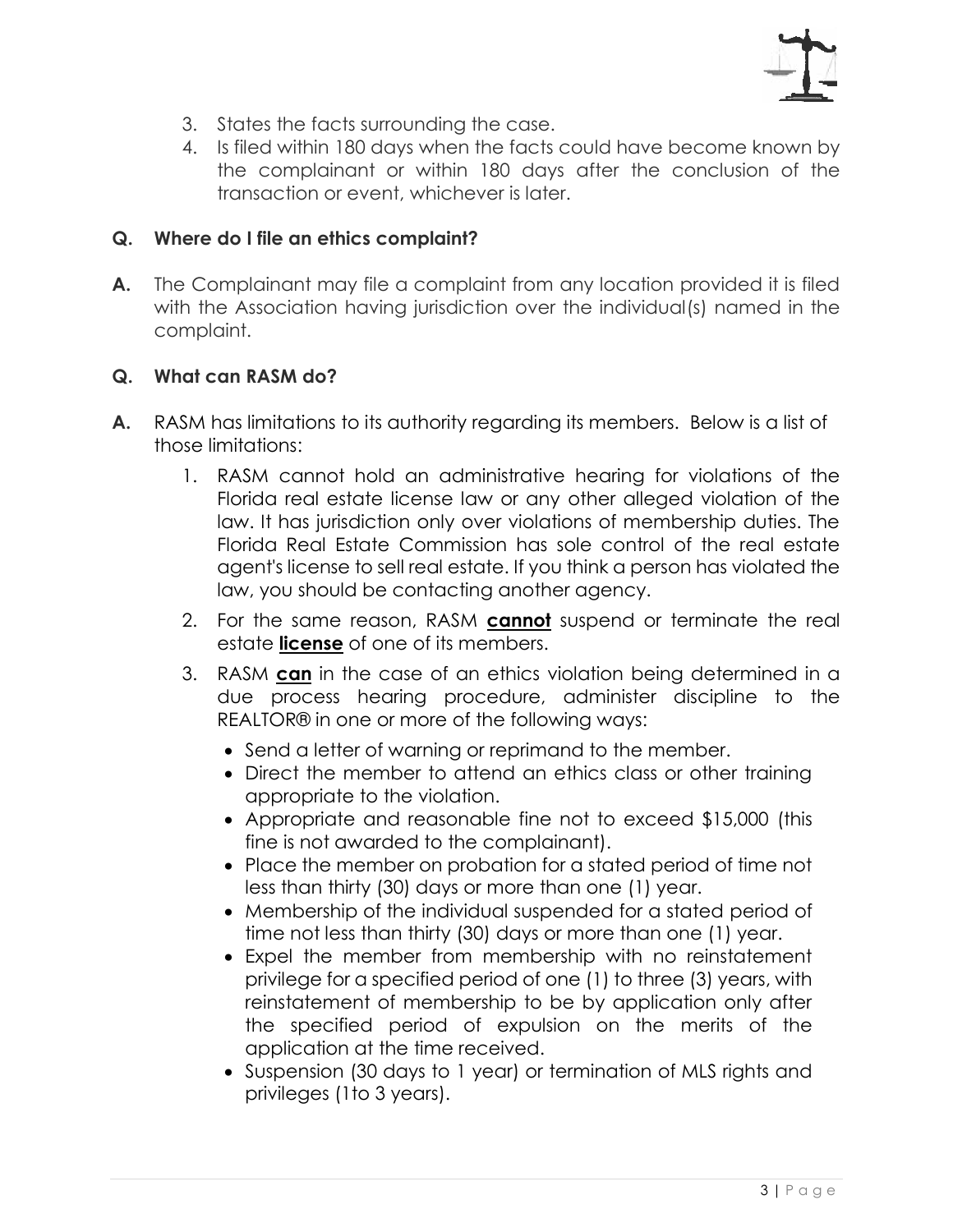

- If Respondent is found in violation of the Code of Ethics, an administrative processing fee of \$250 will be assessed by RASM for the first offense and \$500 for each subsequent offense.
- **Q.** Will I receive monetary damages from my ethics complaint?
- **A.** Monetary damages cannot be a part of an ethics proceeding.

#### **Q. What is the function of the Grievance Committee?**

- **A.** The Grievance Committee reviews complaints when received by the Realtor® Association of Sarasota and Manatee. The Committee determines whether the complaint has sufficient merit for further consideration, somewhat like a "grand jury". It does not determine guilt or innocence. The Committee will do one of three things:
	- 1. Forward the case for a Professional Standards Hearing; or
	- 2. Dismiss it if the complaint is determined to be frivolous, harassing or unfounded or not within the time limitations; or
	- 3. Postpone its decision based on obtaining more information from you or determining that the case may be more appropriately considered for arbitration.

#### **Q. What if my complaint is dismissed by the Grievance Committee?**

**A.** If your complaint is dismissed by the Committee, you have the right to appeal the dismissal to the Board of Directors. A panel of five (5) members from the Board of Directors will be selected by the President of the Association. In the case of an appeal, the Directors re-examine the materials submitted to the Grievance Committee and can either uphold or overturn the Grievance Committee's decision. Complainants and Respondents are not present for the appeal.

#### **Q. What If the complaint is to be given further consideration**?

**A.** It will be sent to the Professional Standards Committee for a hearing.

#### **Q. What is the function of the Professional Standards Committee?**

**A.** The function of the Professional Standards Committee is to hold ethics and arbitration hearings.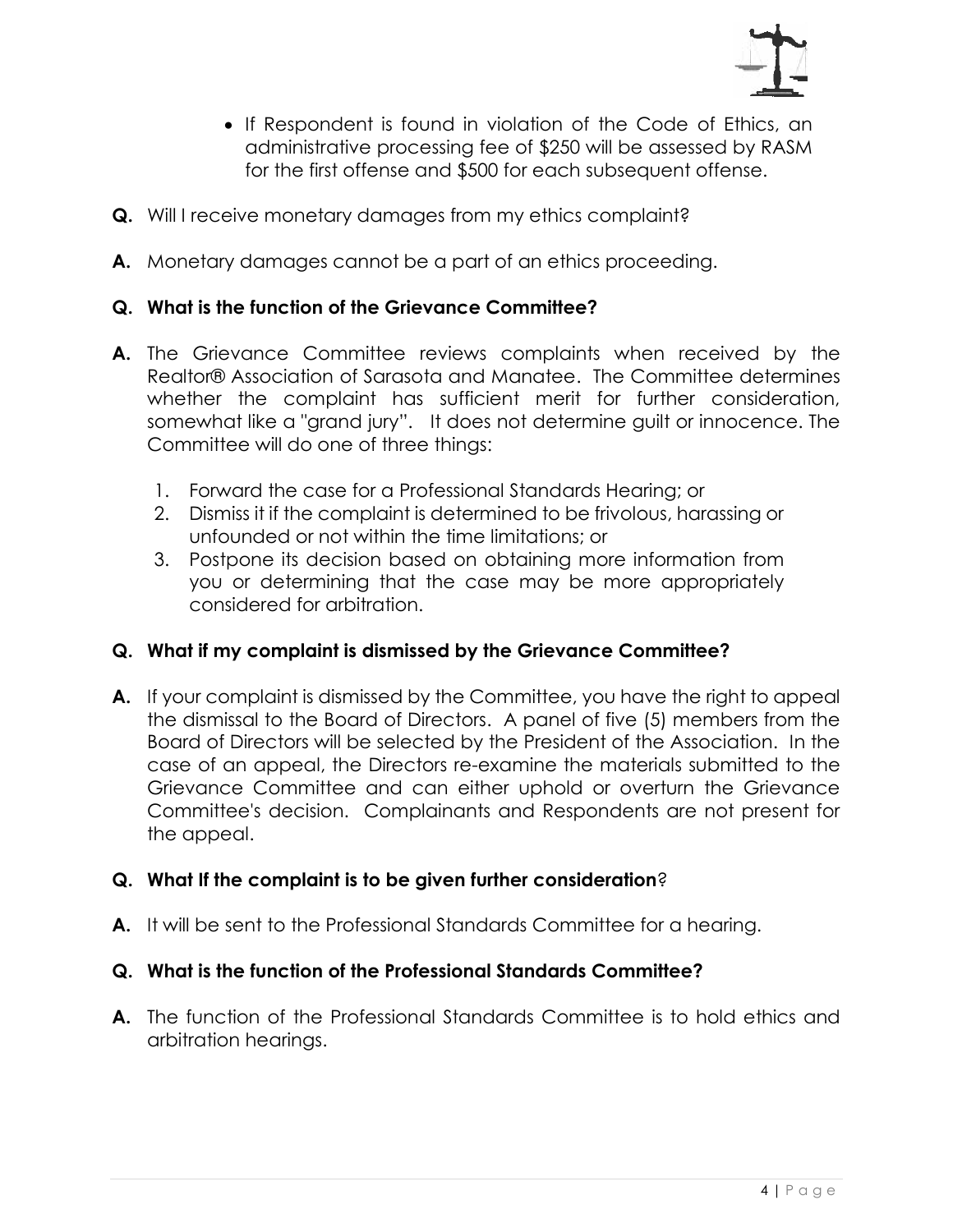

#### **Q. How is a Hearing Panel selected?**

**A.** The Professional Standards Committee Chair will appoint a Hearing Panel, consisting of five members of the Professional Standards Committee of the Realtor® Association of Sarasota and Manatee chosen on the basis of experience, temperament and objectivity.

#### **Q. How will I know when the hearing is?**

**A.** Both the Complainant and Respondent are notified of the hearing date, time and place at least 21 days prior to the Hearing date.

#### **Q. What can I expect to happen at the ethics hearing?**

**A.** Prior the Hearing, The Professional Standards Administrator will provide you instructions on the hearing procedures.

#### **Q. What is the purpose of the Hearing?**

**A.** Hearings provide an opportunity for the Complainant and the Respondent to explain "his or her side of the story" by presenting testimony and witnesses, if any.

#### **Q. Will I know right away the outcome of the Hearing?**

**A.** After both parties have presented their case to the Hearing Panel, they are dismissed for the day and the Panel members go into executive session to determine whether the Code of Ethics has been violated. The Complainant and Respondent will be notified of the Panel's decision by certified mail.

#### **Q. After I submit the ethics complaint to the Professional Standards Administrator, how long does it take until a final decision is made?**

**A.** The entire process usually will take a minimum of 60 days, but may take longer.

#### **Q. How do I file the ethics complaint?**

- **A.** Now that you know the ground rules, if you wish to file a complaint, here's how you do it:
	- 1. Contact RASM's Professional Standards Administrator (941-952-3402) to request an ethics complaint package; or
	- 2. Visit our website at [www.myrasm.com](http://www.myrasm.com/) and click of the Professional Standards tab.